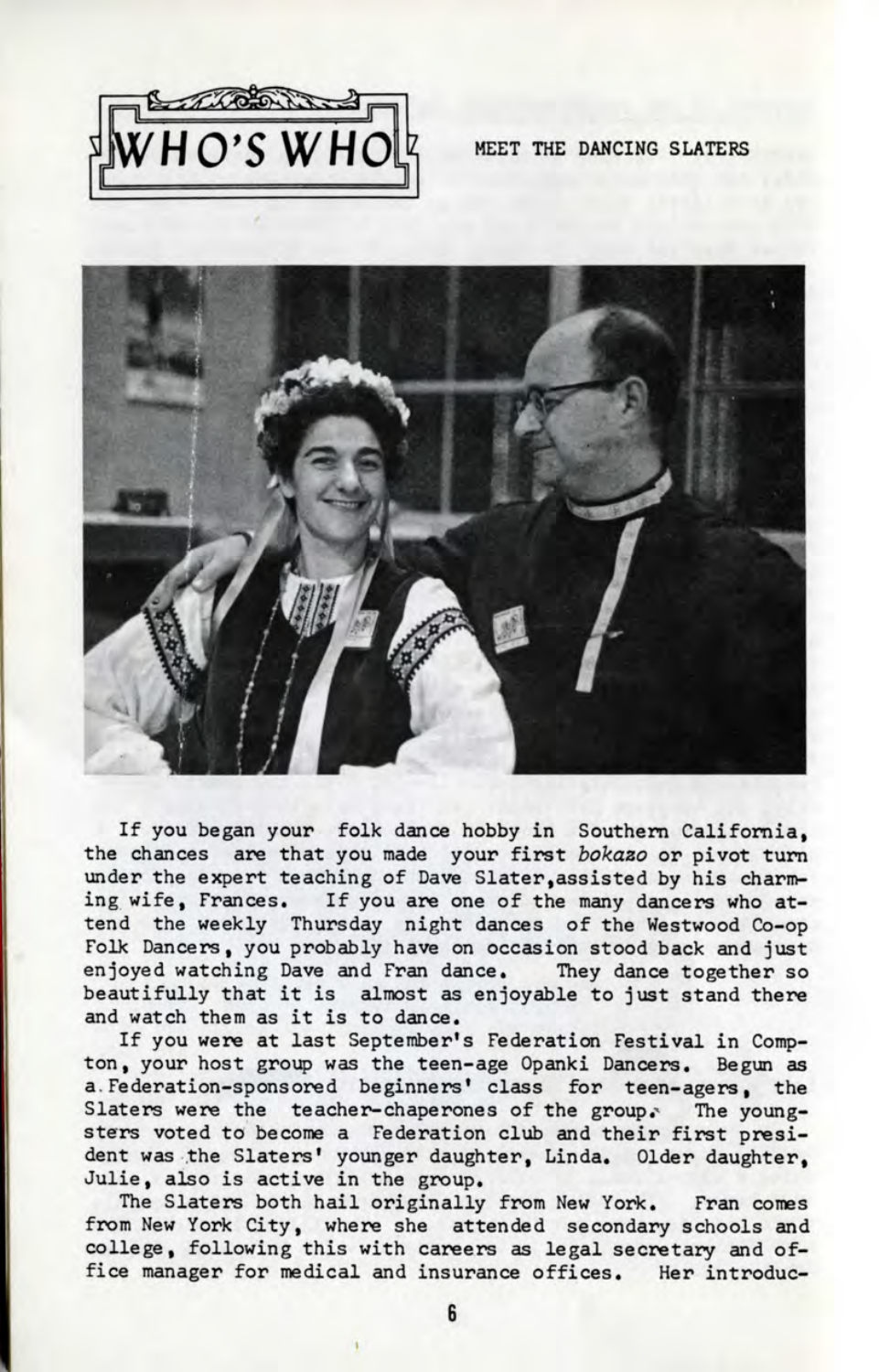## MEET THE DANCING SLATERS (continued)

tion to folk dancing came in 1957 when the Fordhams and Claire Bernstein, avid members of the Santa Monica Folk Dancers, persuaded Fran to come to Miles Playhouse with them. Knowing Fran Slater's interest in folk arts and culture, they felt she would enjoy folk dancing. "How very right they were" Fran says now fervently.

David is a Brooklynite, who came West to live and attend UCLA. He began folk dancing in New York's Greenwich Village at the Recreation Co-op in 1943, as a completely green beginner his words. Dave was wondering if anyone from that gang is still folk dancing, and, if so, where. He would enjoy hearing from them. Dave and Fran not only dance well together, they work well together, too. David has a considerable reputation in Southern California as a folk dance teacher of the highest caliber, and it is most assuredly we11-deserved. He has for some years now been the only teacher of the immensely successful beginners class at West Los Angeles' Stoner Playground, a joint venture of the L. A. Recreation Dept., and the Westwood Co-op Folk Dancers. In this venture he is most ably assisted by two people, Claire Bernstein, who serves as class registrar and sales-woman-de-luxe, and, of course, Frances, who works with Dave as his partner, and demonstrates the dances with him. Fran serves as the catalyst to Dave's ebullience with her quiet, gentle calm.

Fran has not been active in Federation activities, per se. But she has been an enthusiastic, tireless worker for Westwood, serving the club as Program co-chairman, Refreshment Chairman, treasurer, secretary, and currently, president. She is running unopposed, for re-election, and it is therefore safe to assume that she will be at Westwood's helm for another year.

Fran keeps busy with her home, her family (sons, Daniel, 8, and Steve, 6, and the already mentioned Linda, 15, and Julie, 17) and in addition to dancing, enjoys sewing costumes and collecting stamps, concentrating on those which show folk costumes.

Dave has done some work in the Federation, but has not held office. He has been on the beginners class and institute committees, but his main activity has been in the Stone Avenue Playground beginners class and more Southern California folk dancers have started in his class than any of the other local teachers combined. He uses his infectious enthusiasm and some mighty persuasive arguments to get "graduates" from his class to join local folk dance clubs - - since his class members come from all areas of Greater Los Angeles, they don't necessarily join Westwood, but many do - and ultimately take an active part in the folk dance movement in Southern California.

Dave has held office in Westwood in the past; he was at one time a member of the Gandy Dancers and Santa Monica Folk Dancers, but Westwood was his first love and primary concern and remains so to this day. Incidentally, Dave was the founder,